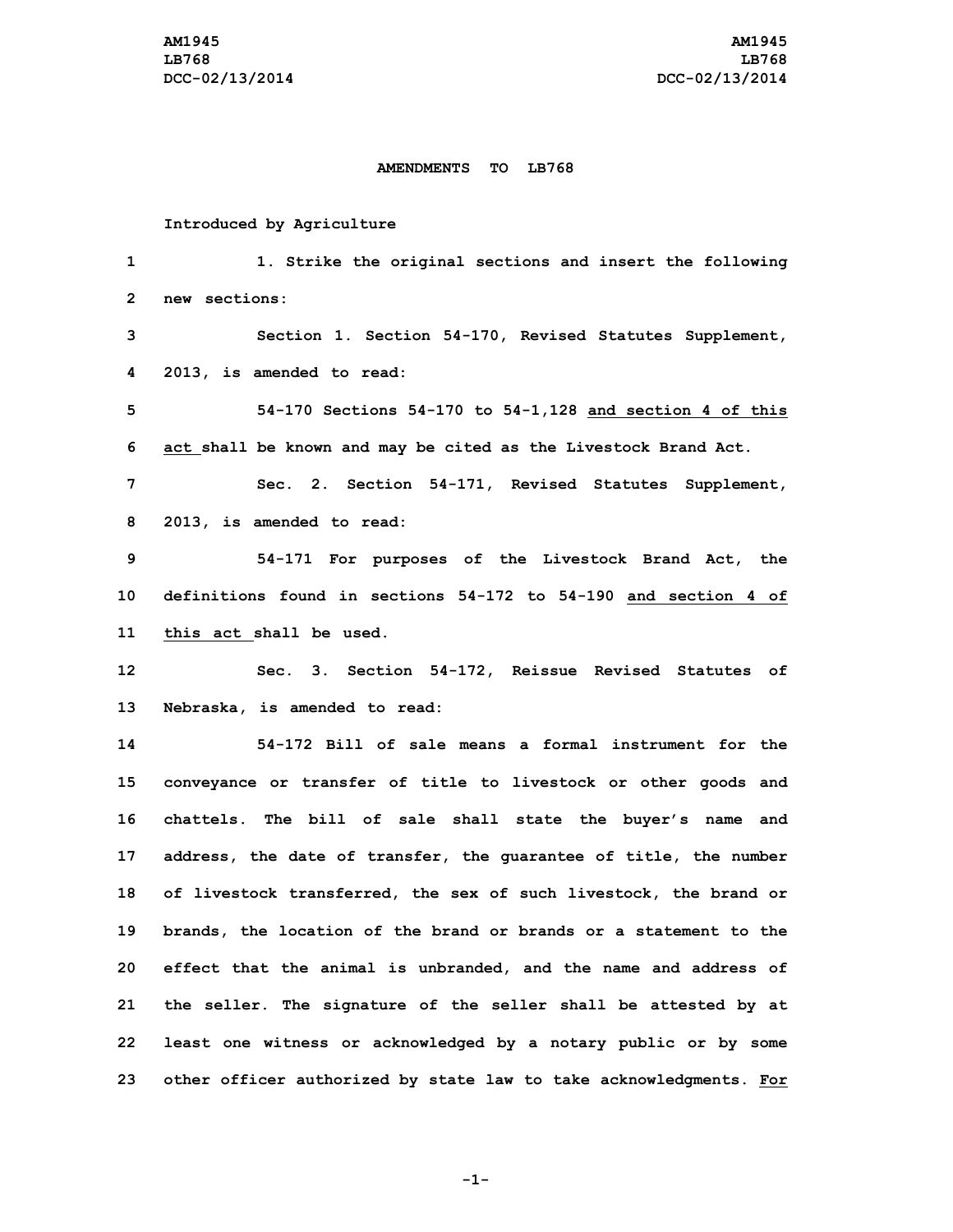**any conveyance or transfer of title to cattle subject to assessment imposed pursuant to the federal Beef Promotion and Research Order, 7 C.F.R. part 1260, for which the purchaser is the collecting person pursuant to 7 C.F.R. 1260.311 for purposes of collecting and remitting such assessment, the bill of sale shall include <sup>a</sup> notation of the amount the purchaser collected from the seller or deducted from the sale proceeds for the assessment. A properly executed bill of sale means <sup>a</sup> bill of sale that is provided by the seller and received by the buyer.**

**10 Sec. 4. Brand inspection service area means all Nebraska 11 counties and areas of Nebraska counties contiguous with the brand 12 inspection area designated by section 54-1,109.**

**13 Sec. 5. Section 54-1,108, Revised Statutes Cumulative 14 Supplement, 2012, is amended to read:**

 **54-1,108 (1) All brand inspections provided for in the Livestock Brand Act or section 54-415 shall be from sunrise to sundown or during such other hours and under such conditions as the Nebraska Brand Committee determines.**

 **(2)(a) An inspection fee, established by the Nebraska Brand Committee, of not more than seventy-five cents per head shall be charged for all cattle inspected in accordance with the Livestock Brand Act or section 54-415 or inspected within the brand inspection area or brand inspection service area by court order or at the request of any bank, credit agency, or lending institution with <sup>a</sup> legal or financial interest in such cattle. Such fee may vary to encourage inspection to be performed at times and locations that reduce the cost of performing the**

**-2-**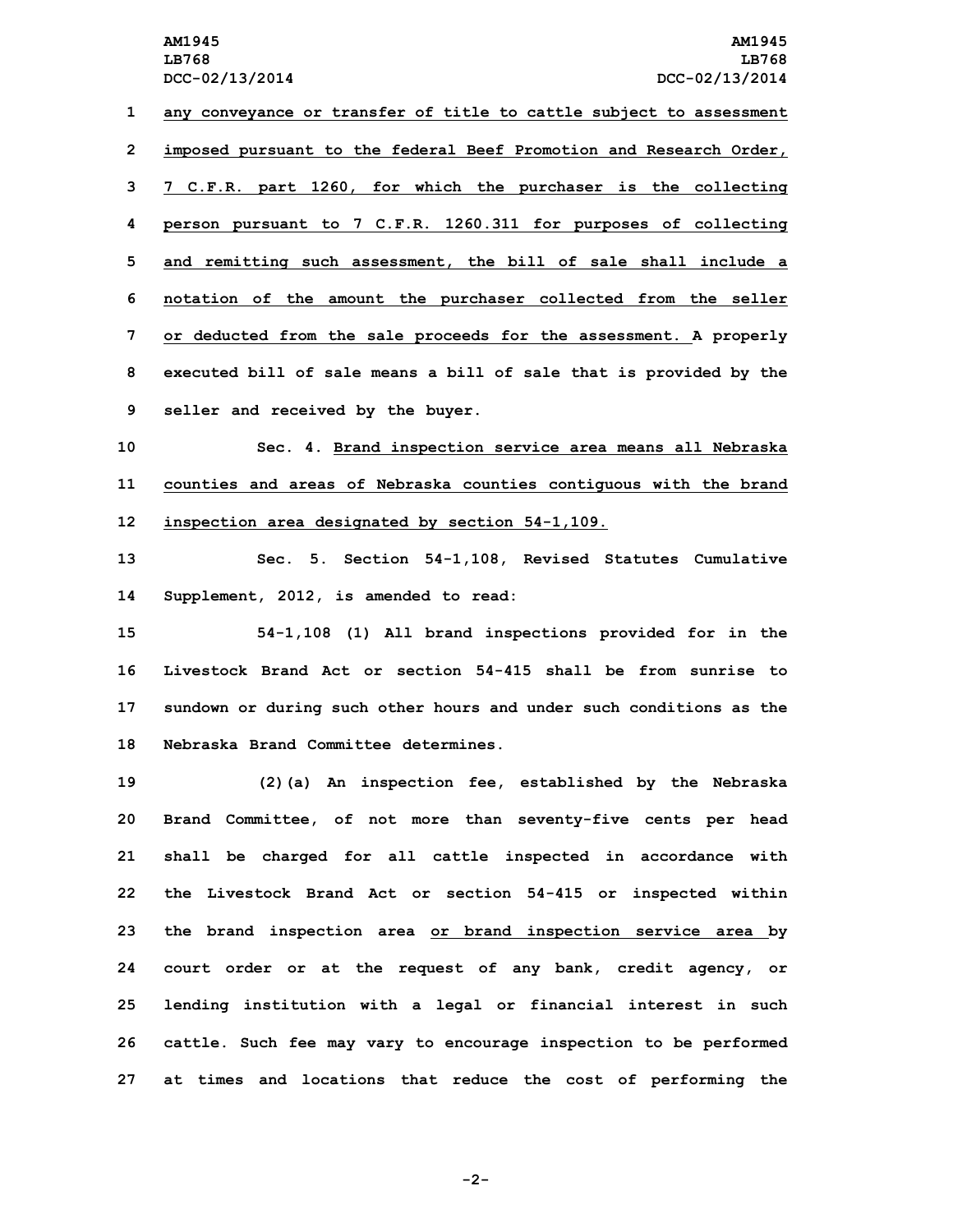**inspection but shall otherwise be uniform. The inspection fee for court-ordered inspections shall be paid from the proceeds of the sale of such cattle if ordered by the court or by either party as the court directs. For other inspections, the person requesting the inspection of such cattle is responsible for the inspection fee. Brand inspections requested by either <sup>a</sup> purchaser or seller of cattle located within the brand inspection service area shall be provided upon the same terms and charges as brand inspections performed within the brand inspection area. If estray cattle are identified as <sup>a</sup> result of the inspection, such cattle shall be processed in the manner provided by section 54-415.**

 **(b) <sup>A</sup> surcharge of not more than twenty dollars, as established by the brand committee, may be charged to cover travel expenses incurred by the brand inspector per inspection location when performing brand inspections. The surcharge shall be collected by the brand inspector and paid by the person requesting the inspection or the person required by law to have the inspection.**

 **(c) Fees for inspections performed outside of the brand inspection area that are not provided for in subdivision (a) of this subsection shall be the inspection fee established in such subdivision plus <sup>a</sup> fee to cover the actual expense of performing the inspection, including mileage at the rate established by the Department of Administrative Services and an hourly rate, not to exceed thirty dollars per hour, for the travel and inspection time incurred by the brand committee to perform such inspection. The brand committee shall charge and collect the actual expense fee. Such fee shall apply to inspections performed outside the brand**

**-3-**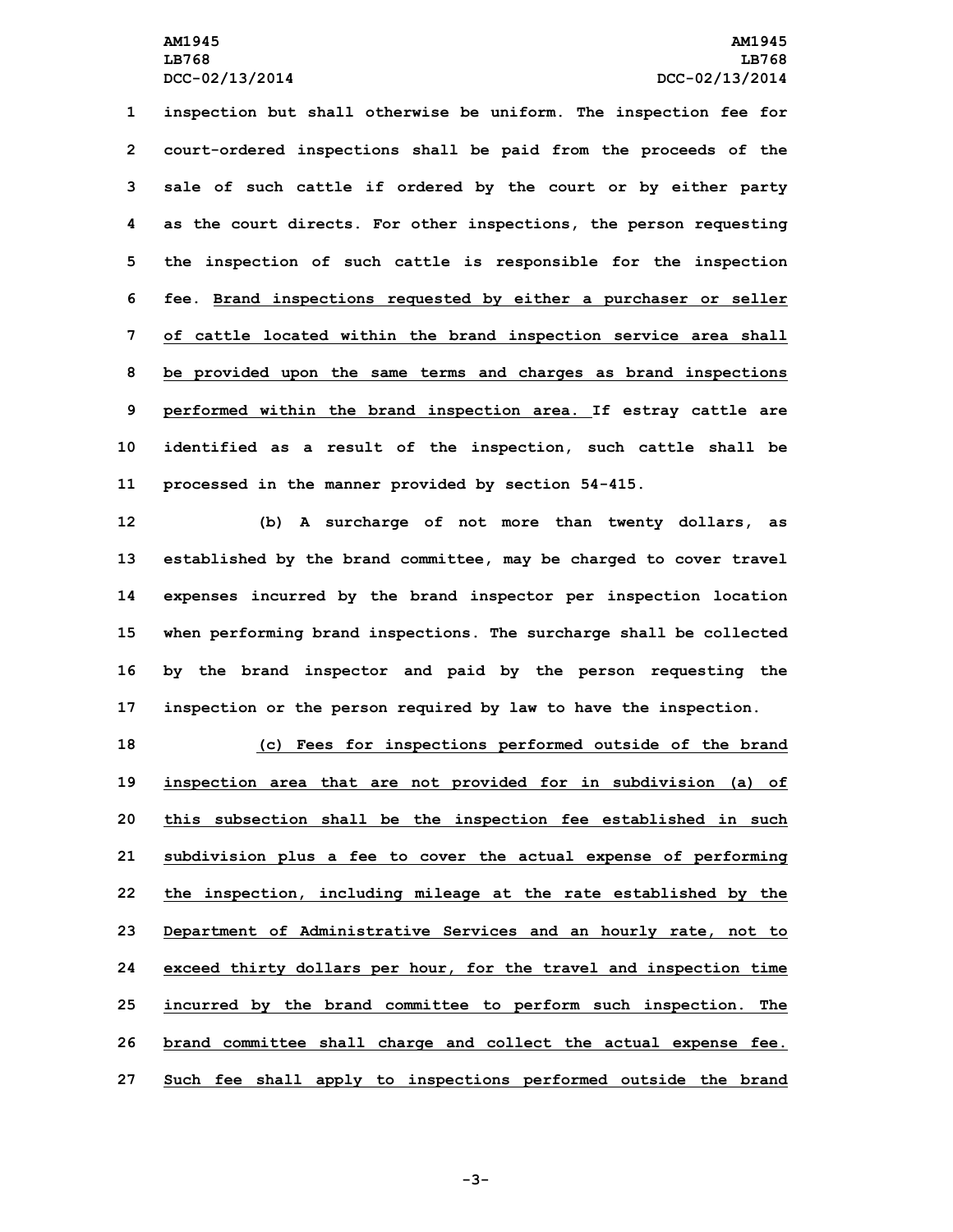**1 inspection area as part of an investigation into known or alleged 2 violations of the Livestock Brand Act and shall be charged against**

## **3 the person committing the violation.**

 **(3) Any person who has reason to believe that cattle were shipped erroneously due to an inspection error during <sup>a</sup> brand inspection may request <sup>a</sup> reinspection. The person making such request shall be responsible for the expenses incurred as <sup>a</sup> result of the reinspection unless the results of the reinspection substantiate the claim of inspection error, in which case the brand committee shall be responsible for the reinspection expenses.**

**11 Sec. 6. Section 54-1,110, Reissue Revised Statutes of 12 Nebraska, is amended to read:**

 **54-1,110 (1) Except as provided in subsections (2) and (3) of this section, no person shall move, in any manner, cattle from <sup>a</sup> point within the brand inspection area to <sup>a</sup> point outside the brand inspection area unless such cattle first have <sup>a</sup> brand inspection by the Nebraska Brand Committee and <sup>a</sup> certificate of inspection is issued. <sup>A</sup> copy of such certificate shall accompany the cattle and shall be retained by all persons moving such cattle as <sup>a</sup> permanent record.**

 **(2) Cattle in <sup>a</sup> registered feedlot registered under sections 54-1,120 to 54-1,122 or <sup>a</sup> registered dairy registered under sections 54-1,122.01 and 54-1,122.02 are not subject to the brand inspection of subsection (1) of this section. Possession by the shipper or trucker of <sup>a</sup> shipping certificate from the registered feedlot or registered dairy constitutes compliance if the cattle being shipped are as represented on such shipping**

**-4-**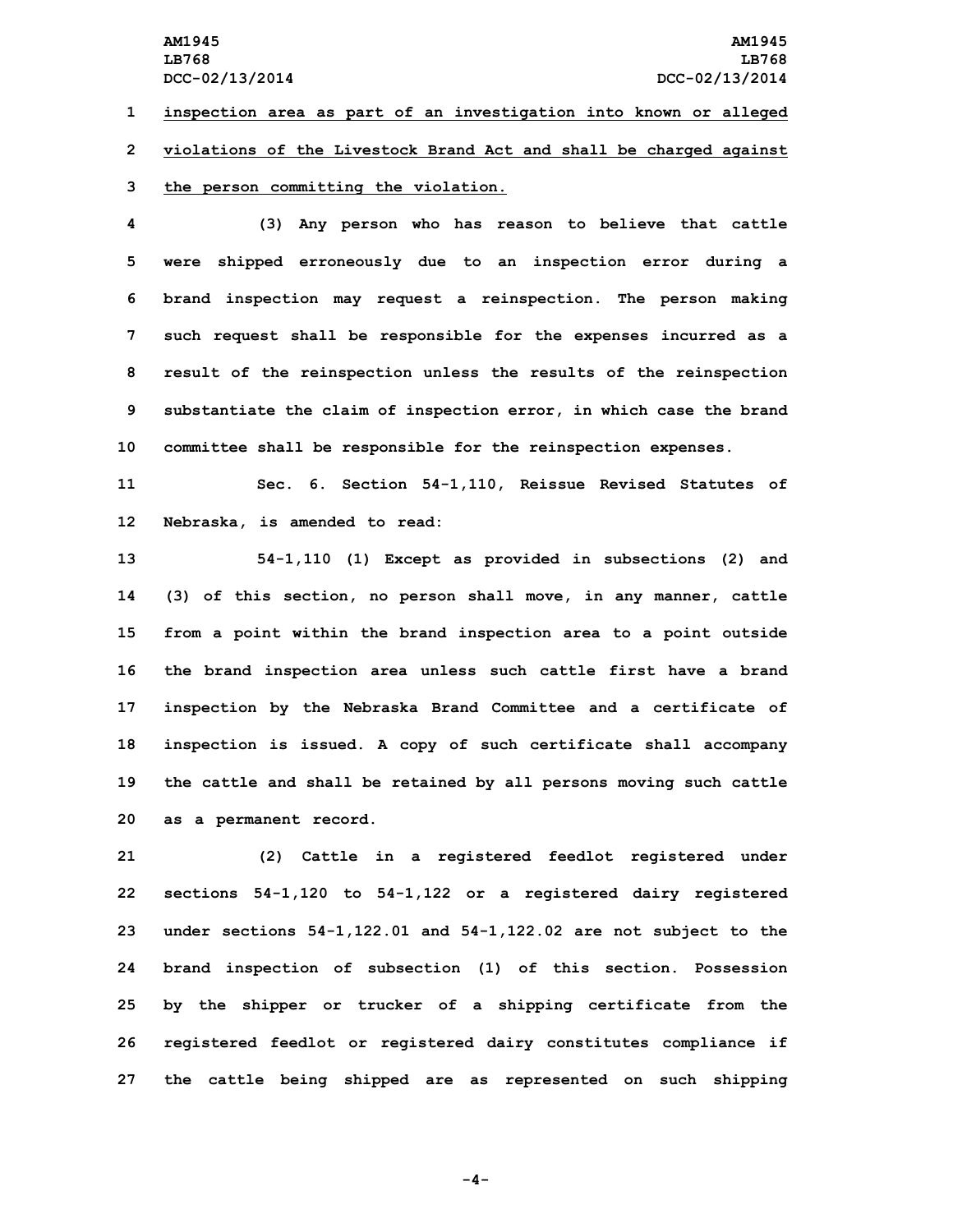**1 certificate.**

 **(3) If the line designating the brand inspection area divides <sup>a</sup> farm or ranch or lies between noncontiguous parcels of land which are owned or operated by the same cattle owner or owners, <sup>a</sup> permit may be issued, at the discretion of the Nebraska Brand Committee, to the owner or owners of cattle on such farm, ranch, or parcels of land to move the cattle in and out of the brand inspection area without inspection. If the line designating the brand inspection area lies between <sup>a</sup> farm or ranch and nearby veterinary medical facilities, <sup>a</sup> permit may be issued, at the discretion of the brand committee, to the owner or owners of cattle on such farm or ranch to move the cattle in and out of the brand inspection area without inspection to obtain care from the veterinary medical facilities. The brand committee shall issue initial permits only after receiving an application which includes an application fee established by the brand committee which shall not be more than fifteen dollars. The brand committee shall mail all current permitholders an annual renewal notice, for January 1 renewal, which requires <sup>a</sup> renewal fee established by the brand committee which shall not be more than fifteen dollars. If the**

**22 the permit.**

 **(4) No person shall sell any cattle knowing that the cattle are to be moved, in any manner, in violation of this section. Proof of shipment or removal of the cattle from the brand inspection area by the buyer purchaser or his or her agent is prima facie proof of knowledge that sale was had for removal from the**

**21 permit conditions still exist, the cattle owner or owners may renew**

**-5-**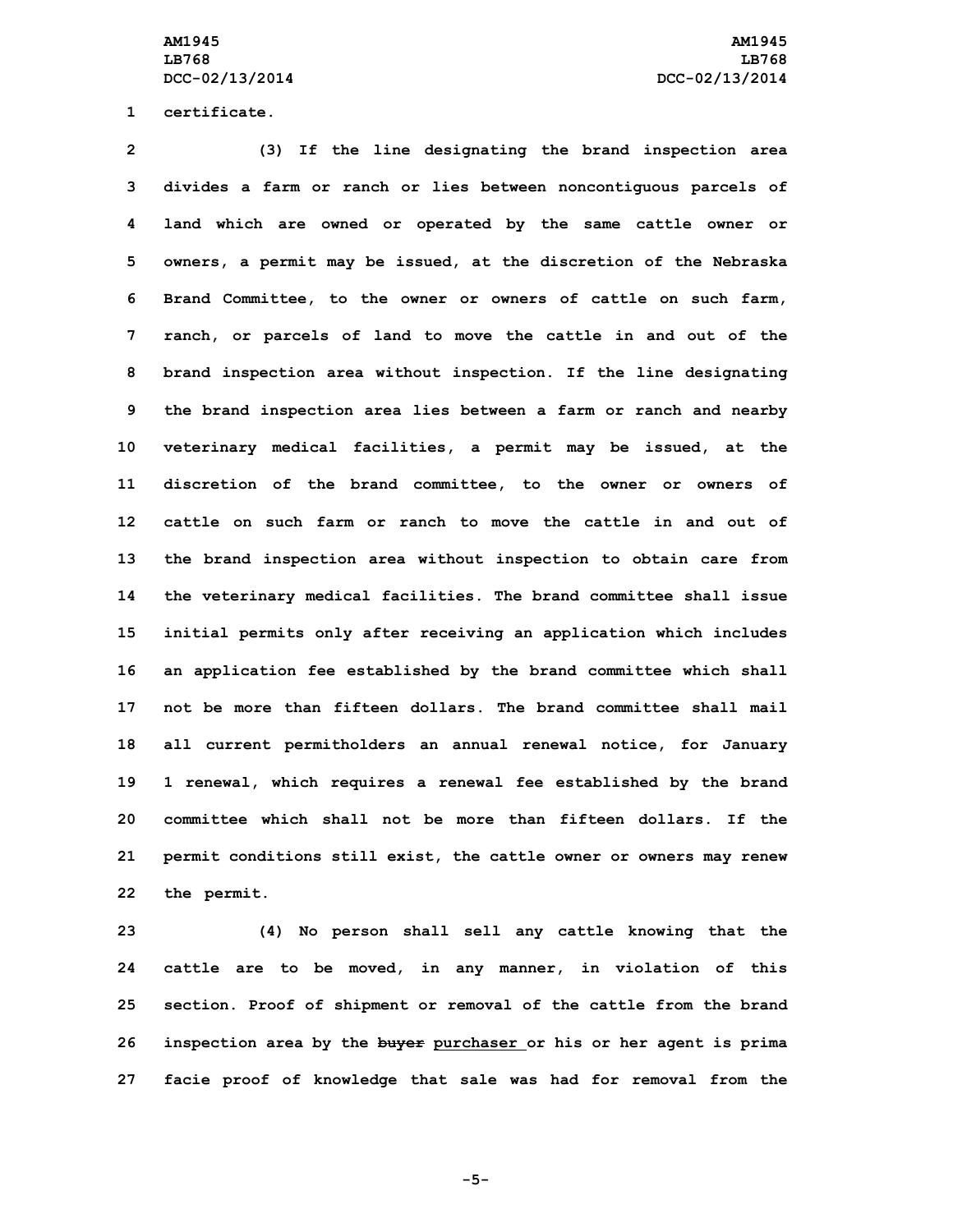**1 brand inspection area.**

 **(5) In cases of prosecution for violation of this section, venue may be established in the county of origin or any other county through which the cattle may pass in leaving the brand inspection area.**

**6 Sec. 7. Section 54-1,111, Reissue Revised Statutes of 7 Nebraska, is amended to read:**

 **54-1,111 (1) Except as provided in subsection (2) of this section, no person shall sell or trade any cattle located within the brand inspection area, nor shall any person buy or purchase any such cattle unless the cattle have been inspected for brands and ownership and <sup>a</sup> certificate of inspection or brand clearance has been issued by the Nebraska Brand Committee. Any person selling such cattle shall present to the brand inspector <sup>a</sup> properly executed bill of sale, brand clearance, or other satisfactory evidence of ownership which shall be filed with the original certificate of inspection in the records of the brand committee. Any time <sup>a</sup> brand inspection is required by law, <sup>a</sup> brand investigator or brand inspector may transfer evidence of ownership of such cattle from <sup>a</sup> seller to <sup>a</sup> buyer purchaser by issuing <sup>a</sup> certificate of inspection.**

**22 (2) <sup>A</sup> brand inspection is not required:**

**23 (a) For cattle of <sup>a</sup> registered feedlot registered under 24 sections 54-1,120 to 54-1,122 shipped for direct slaughter or sale 25 on any terminal market;**

**26 (b) For cattle of <sup>a</sup> registered dairy registered under 27 sections 54-1,122.01 and 54-1,122.02 shipped for direct slaughter**

**-6-**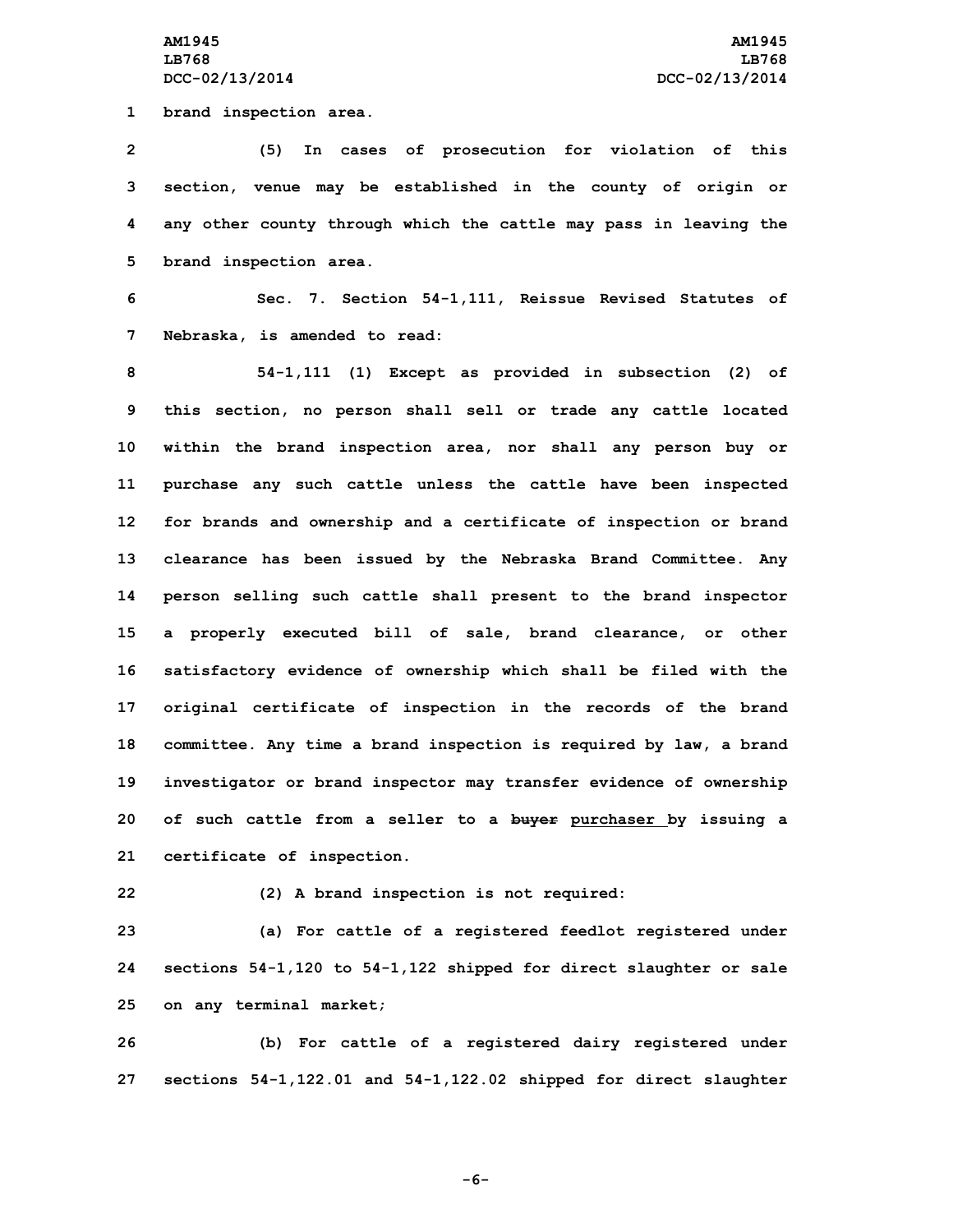**AM1945 AM1945 LB768 LB768 DCC-02/13/2014 DCC-02/13/2014**

**1 or sale on any terminal market;**

 **(c) For cattle that are transferred to <sup>a</sup> family corporation when all the shares of capital stock of the corporation are owned by the husband, wife, children, or grandchildren of the transferor and there is no consideration for the transfer other than the issuance of stock of the corporation to such family 7 members;**

 **(d) When the change of ownership of cattle is <sup>a</sup> change in form only and the surviving interests are in the exact proportion as the original interests of ownership. When there is <sup>a</sup> change of ownership described in subdivision (2)(c) or (d) of this section, an affidavit, on <sup>a</sup> form prescribed by the Nebraska Brand Committee, signed by the transferor and stating the nature of the transfer and the number of cattle involved and the brands presently on the cattle, shall be filed with the brand committee;**

 **(e) For cattle sold or purchased for educational or exhibition purposes or other recognized youth activities if <sup>a</sup> properly executed bill of sale is exchanged and presented upon demand. Educational or exhibition purpose means cattle sold or purchased for the purpose of being fed, bred, managed, or tended in <sup>a</sup> program designed to demonstrate or instruct in the use of various feed rations, the selection of individuals of certain physical conformation or breeds, the measurement and recording of rate of gain in weight or fat content of meat or milk produced, or the preparation of cattle for the purpose of exhibition or for judging as to quality and conformation;**

**27 (f) For calves under the age of thirty days sold or**

**-7-**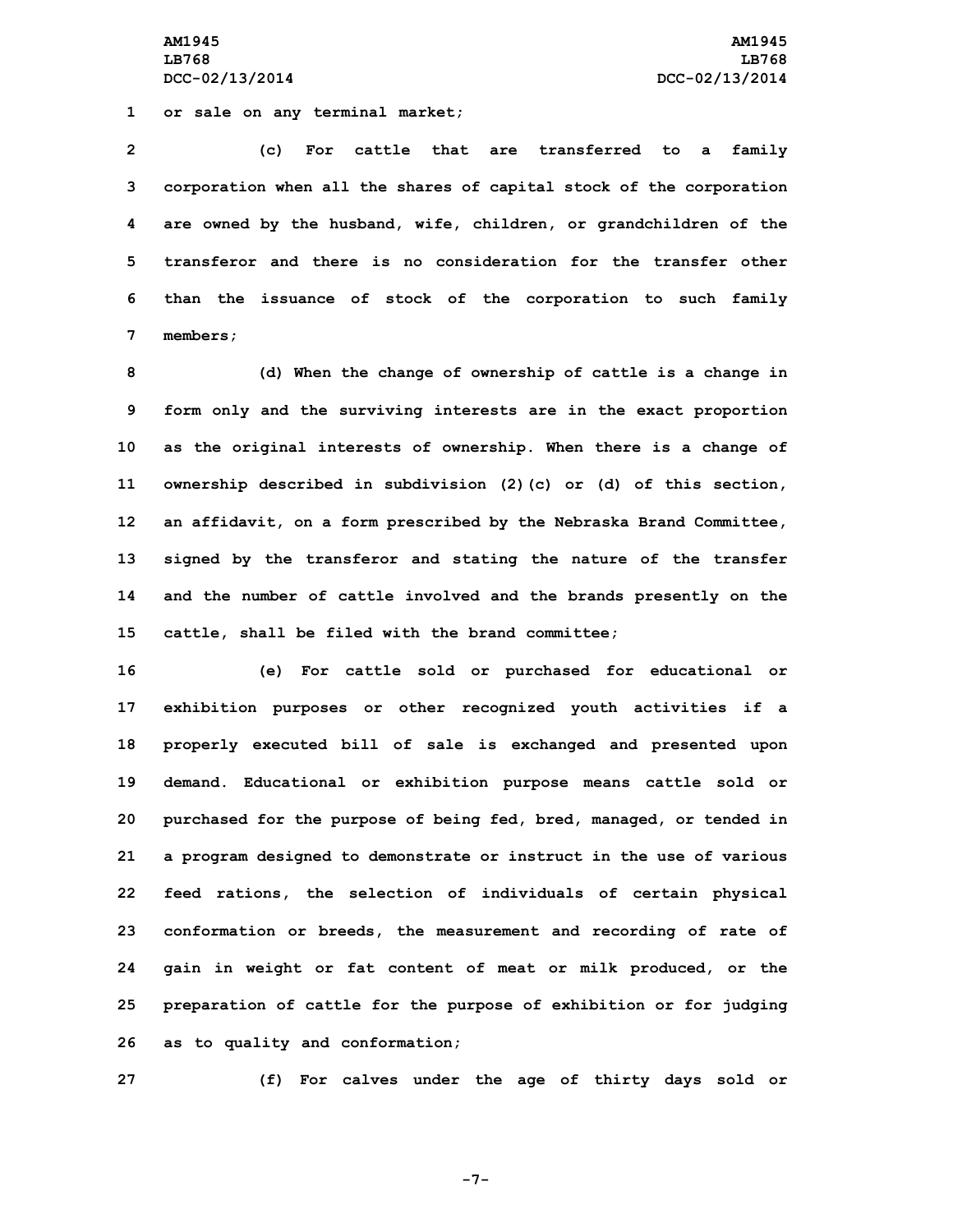**1 purchased at private treaty if <sup>a</sup> bill of sale is exchanged and 2 presented upon demand; and**

 **(g) For purebred cattle raised by the seller and individually registered with an organized breed association if <sup>a</sup> properly executed bill of sale is exchanged and presented upon 6 demand.**

**7 Sec. 8. Section 54-1,120, Reissue Revised Statutes of 8 Nebraska, is amended to read:**

 **54-1,120 (1) Any person who operates <sup>a</sup> cattle feeding operation located within the brand inspection area may make application to the Nebraska Brand Committee for registration as <sup>a</sup> registered feedlot. The application form shall be prescribed by the brand committee and shall be made available by the director of the brand committee for this purpose upon written request. If the applicant is an individual, the application shall include the applicant's social security number. After the brand committee has received <sup>a</sup> properly completed application, an agent of the brand committee shall within thirty days make an investigation to determine if the following requirements are satisfied:**

**20 (a) The operator's feedlot must be permanently fenced; 21 and**

**22 (b) The operator must commonly practice feeding cattle to 23 finish for slaughter.**

 **If the application is satisfactory, and upon payment of <sup>a</sup> an initial registration fee by the applicant, the brand committee shall issue <sup>a</sup> registration number and registration certificate valid for one year unless rescinded for cause. If the registration**

**-8-**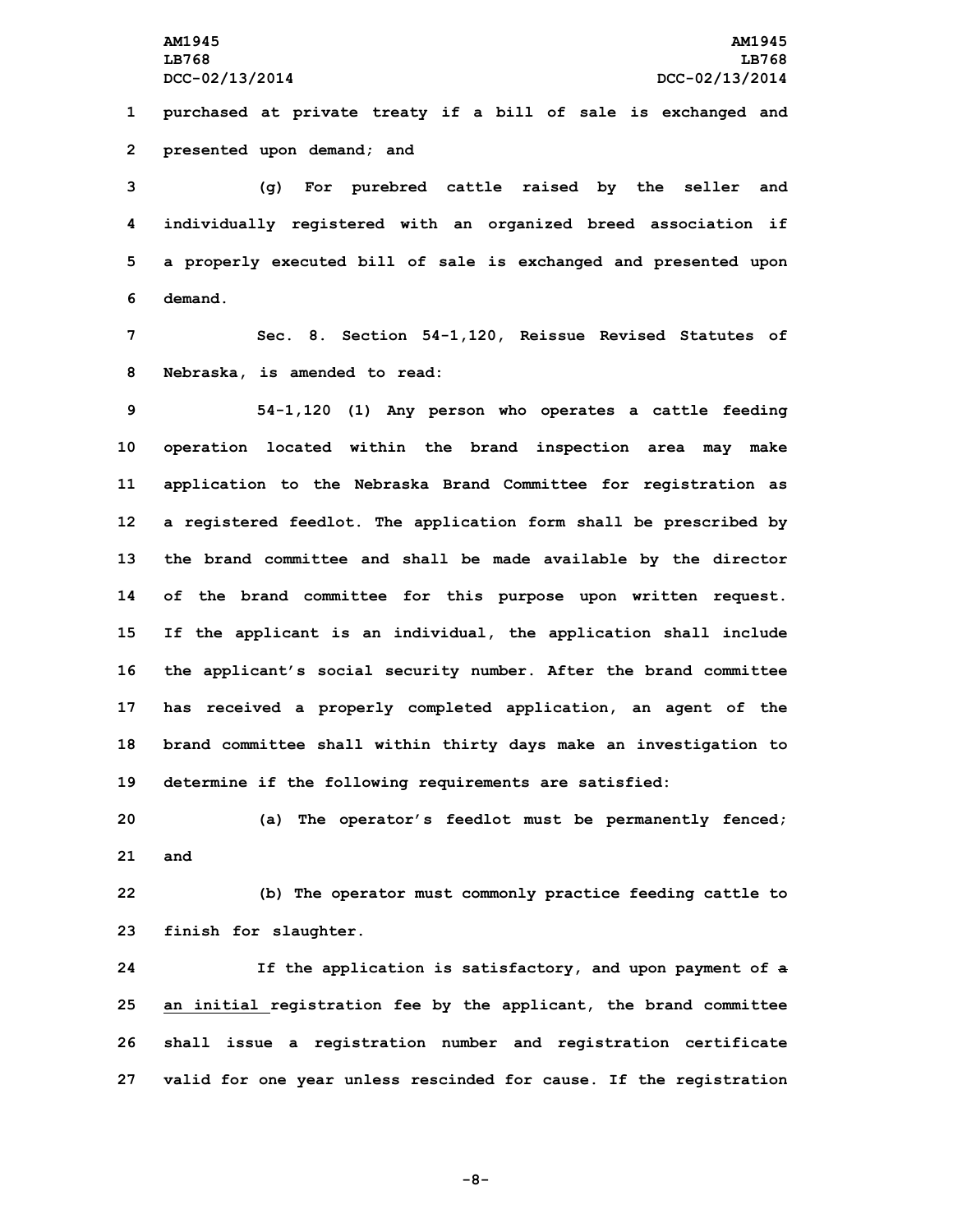**is rescinded for cause, any registration fee shall be forfeited by the applicant. The fees initial fee for <sup>a</sup> registered feedlots feedlot shall be not less than one hundred dollars nor more than six hundred fifty dollars an amount for each such <sup>a</sup> registered feedlot having one thousand head or less capacity and an equal amount for each additional one thousand head capacity, or part thereof, of such registered feedlot. For each subsequent year, the renewal fee for <sup>a</sup> registered feedlot shall be an amount for the first one thousand head or portion thereof of average annual inventory of cattle on feed of the registered feedlot and an equal amount for each additional one thousand head or portion thereof of average annual inventory of cattle on feed of the registered feedlot. The brand committee shall set the fee per one thousand head capacity or average annual inventory so as to correspond with the inspection fee provided under section 54-1,108. The registration fee shall be paid on an annual basis.**

 **(2) The brand committee may adopt and promulgate rules and regulations for the operation of registered feedlots to assure that brand laws are complied with, that registered feedlot shipping certificates are available, and that proper records are maintained. Violation of sections 54-1,120 to 54-1,122 subjects the operator to revocation or suspension of the feedlot registration issued. Sections 54-1,120 to 54-1,122 shall not be construed as prohibiting the operation of nonregistered feedlots.**

**25 (3) Registered feedlots are subject to inspection at any 26 reasonable time at the discretion of the brand committee and its 27 authorized agents, and the operator shall show cattle purchase**

**-9-**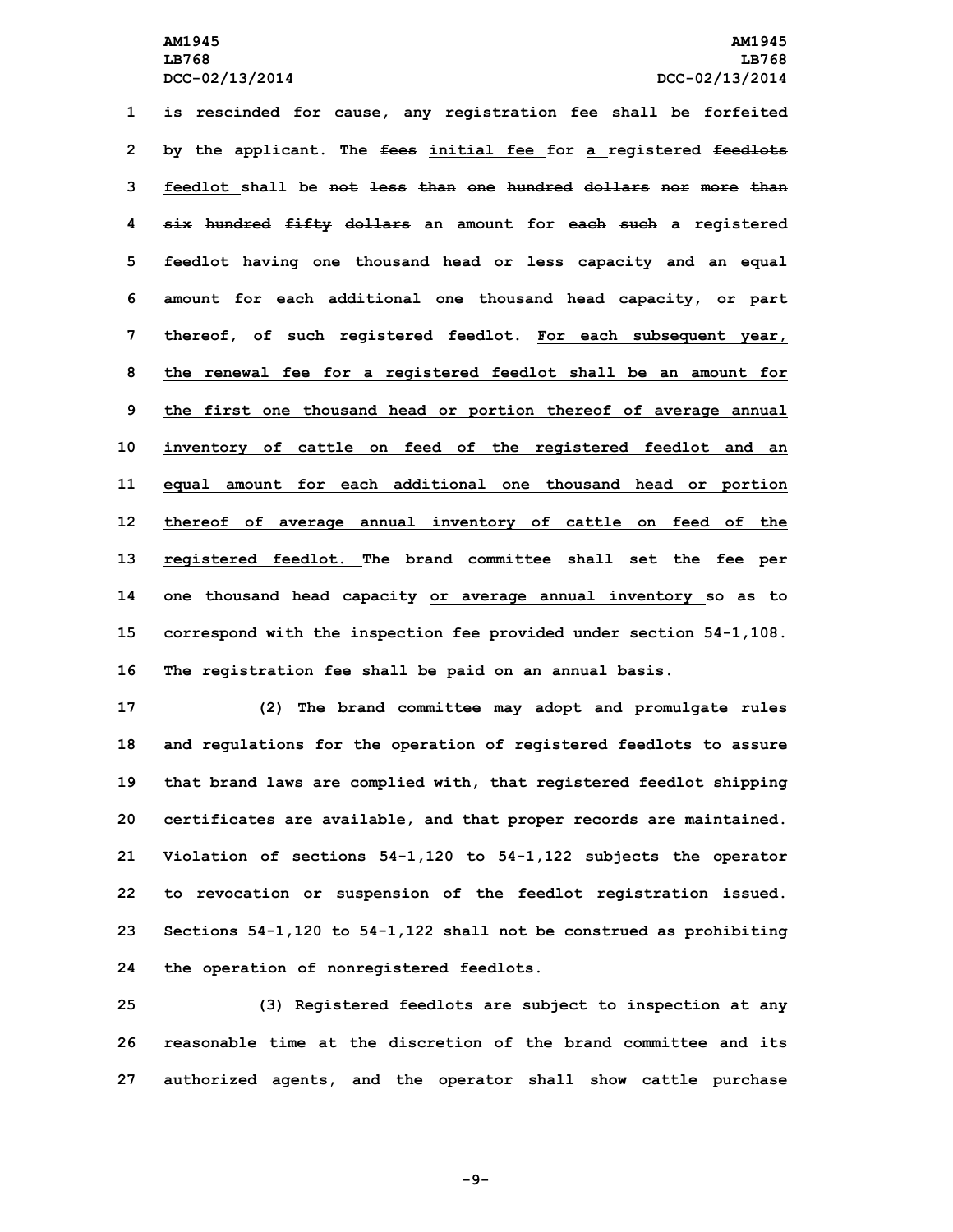**records or certificates of inspection to cover all cattle in his or her feedlot. Cattle having originated from such registered feedlots may from time to time, at the discretion of the committee, be subject to <sup>a</sup> spot-check inspection and audit at destination to enable the brand committee to assure satisfactory compliance with the brand laws by the registered feedlot operator.**

 **(4) The operator of <sup>a</sup> registered feedlot shall keep cattle inventory records. <sup>A</sup> form for such purpose shall be prescribed by the brand committee. The brand committee and its employees may from time to time make spot checks and audits of the registered feedlots and the records of cattle on feed in such feedlots.**

 **(5) The brand committee may rescind the registration of any registered feedlot operator who fails to cooperate or violates the laws or rules and regulations of the brand committee covering registered feedlots.**

**17 Sec. 9. Section 54-1,122.01, Reissue Revised Statutes of 18 Nebraska, is amended to read:**

 **54-1,122.01 (1) Any person who operates <sup>a</sup> dairy operation located within the brand inspection area may make application to the Nebraska Brand Committee for registration as <sup>a</sup> registered dairy. The application form shall be prescribed by the brand committee and shall be made available by the director of the brand committee for this purpose upon written request. If the applicant is an individual, the application shall include the applicant's social security number. After the brand committee has received <sup>a</sup> properly completed application, an agent of the brand committee**

**-10-**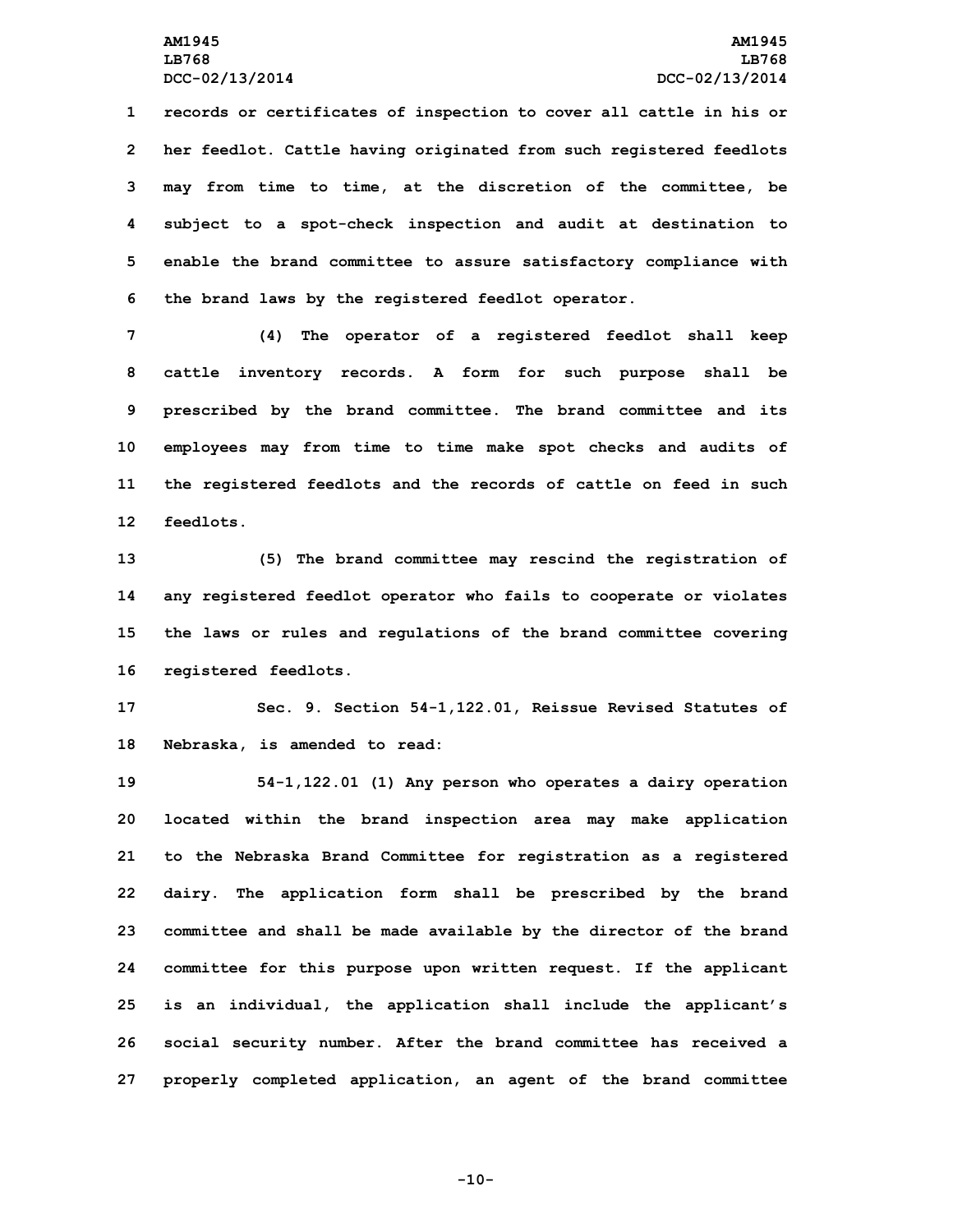**1 shall within thirty days make an investigation to determine if the 2 following requirements are satisfied:**

**3 (a) The operator's dairy must be permanently fenced; and 4 (b) The operator must identify each animal individually 5 as directed by the Nebraska Brand Committee.**

 **If the application is satisfactory, and upon payment of <sup>a</sup> registration fee by the applicant, the brand committee shall issue <sup>a</sup> registration number and registration certificate valid for one year unless rescinded for cause. If the registration is rescinded for cause, any registration fee shall be forfeited by the applicant. The initial fee for <sup>a</sup> registered dairy shall be not less than one hundred dollars nor more than six hundred fifty dollars an amount for each such <sup>a</sup> registered dairy having one thousand head or less capacity and an equal amount for each additional one thousand head capacity, or part thereof, of such registered dairy. For each subsequent year, the renewal fee for <sup>a</sup> registered dairy shall be an amount for the first one thousand head or portion thereof of average annual inventory of dairy cattle of the registered dairy and an equal amount for each additional one thousand head or portion thereof of average annual inventory of dairy cattle of the registered dairy. The brand committee shall set the fee per one thousand head capacity or average annual inventory so as to correspond with the inspection fee provided under section 54-1,108. The registration fee shall be paid on an annual basis.**

**25 (2) The brand committee may adopt and promulgate rules 26 and regulations for the operation of registered dairies to assure 27 that brand laws are complied with, that registered dairy shipping**

**-11-**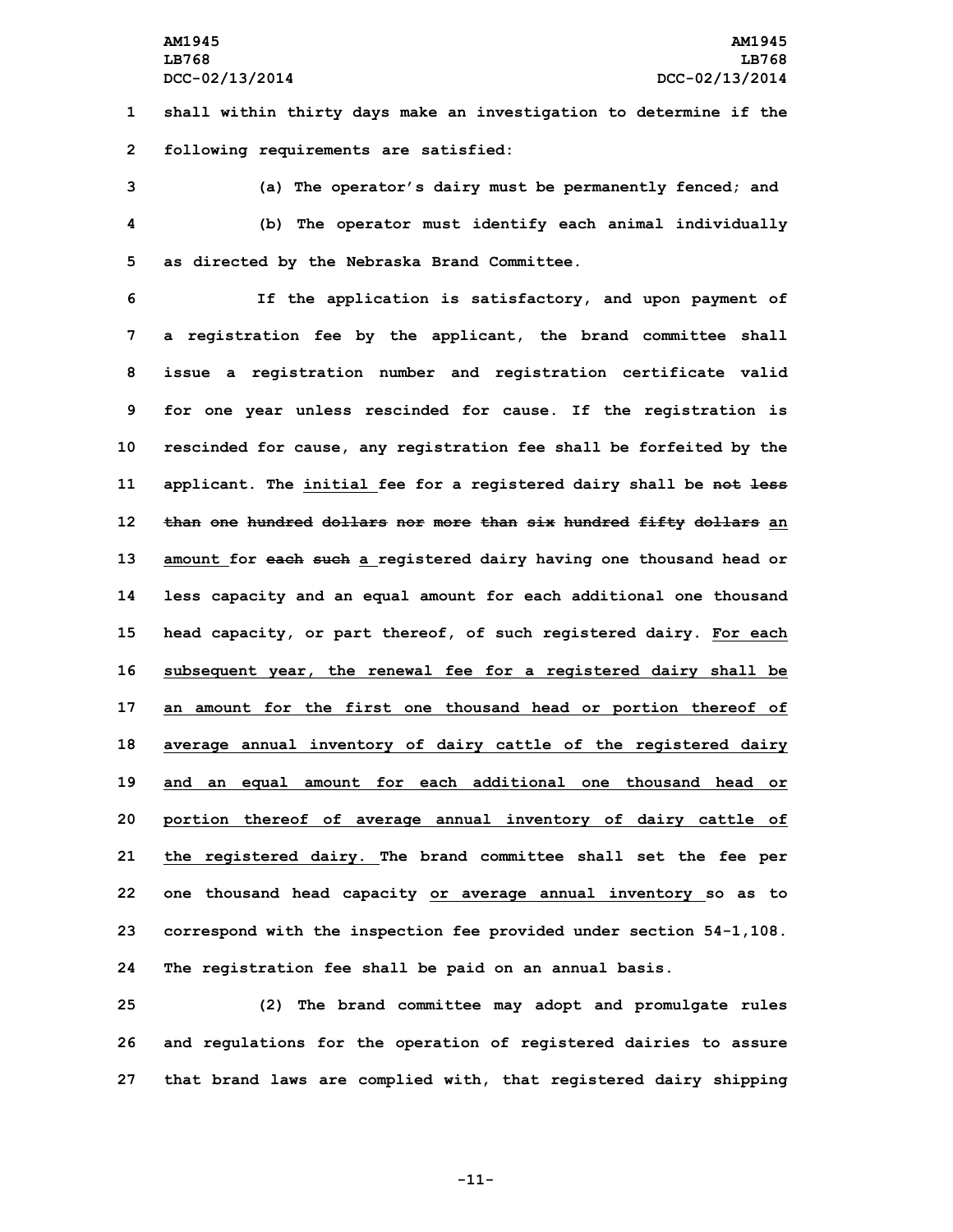**1 certificates are available, and that proper records are maintained. 2 This section shall not be construed as prohibiting the operation of 3 nonregistered dairies.**

 **(3) <sup>A</sup> registered dairy is subject to inspection at any reasonable time at the discretion of the brand committee and its authorized agents, and the operator shall show cattle purchase records or certificates of inspection to cover all cattle in his or her dairy. Cattle having originated from any such registered dairy may from time to time, at the discretion of the committee, be subject to <sup>a</sup> spot-check inspection and audit at the destination to enable the brand committee to assure satisfactory compliance with the brand laws by the registered dairy operator.**

 **(4) The operator of <sup>a</sup> registered dairy shall keep cattle inventory records. <sup>A</sup> form for such purpose shall be prescribed by the brand committee. The brand committee and its employees may from time to time make spot checks and audits of registered dairies and the records of cattle in such registered dairies.**

 **(5) The brand committee may rescind or suspend the registration of any registered dairy operator who fails to cooperate or violates the laws or rules and regulations of the brand committee covering registered dairies.**

**22 Sec. 10. Section 54-415, Reissue Revised Statutes of 23 Nebraska, is amended to read:**

 **54-415 Any person taking up an estray within the brand inspection area or brand inspection service area shall report the same within seven days thereafter to the Nebraska Brand Committee. Any person taking up an estray in any other area of the state shall**

**-12-**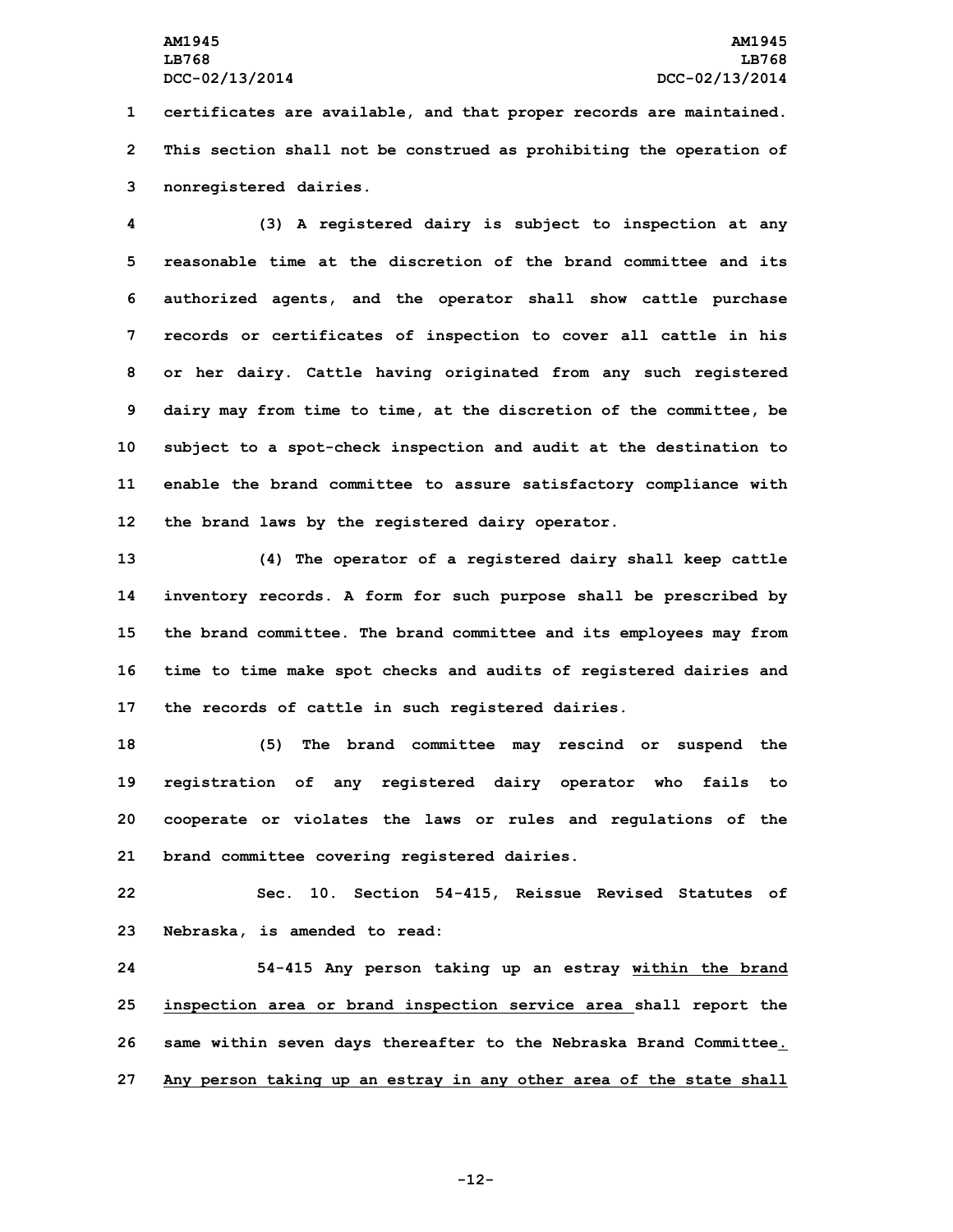**report the same , if within the brand inspection area, or to the county sheriff of the county where the estray was taken. up, if not within the brand inspection area. If the animal is determined to be an estray by <sup>a</sup> representative of the Nebraska Brand Committee or the county sheriff, as the case may be, such animal shall, as promptly as may be practicable, be sold through the most convenient livestock auction market. The proceeds of such sale, after deducting the selling expenses, shall be paid over to the Nebraska Brand Committee to be placed in the estray fund identified in section 54-1,118, if such estray was taken up within the brand inspection area or brand inspection service area, and otherwise to the treasurer of the county in which such estray was taken up. During the time such proceeds are impounded, any person taking up such estray may file claim with the Nebraska Brand Committee or the county treasurer, as the case may be, for the expense of feeding and keeping such estray while in his or her possession. When such claim is filed it shall be the duty of the Nebraska Brand Committee or the county board, as the case may be, to decide on the validity of the claim so filed and allow the claim for such amount as may be deemed equitable. When the estray originates is taken up within the brand inspection area or brand inspection service area, such proceeds shall be impounded for one year, unless ownership is determined sooner by the Nebraska Brand Committee, and if ownership is not determined within such one-year period, the proceeds shall be paid into the permanent school fund, less the actual expenses incurred in the investigation and processing of the estray fund. Any amount deducted as actual expenses incurred shall be deposited**

**-13-**